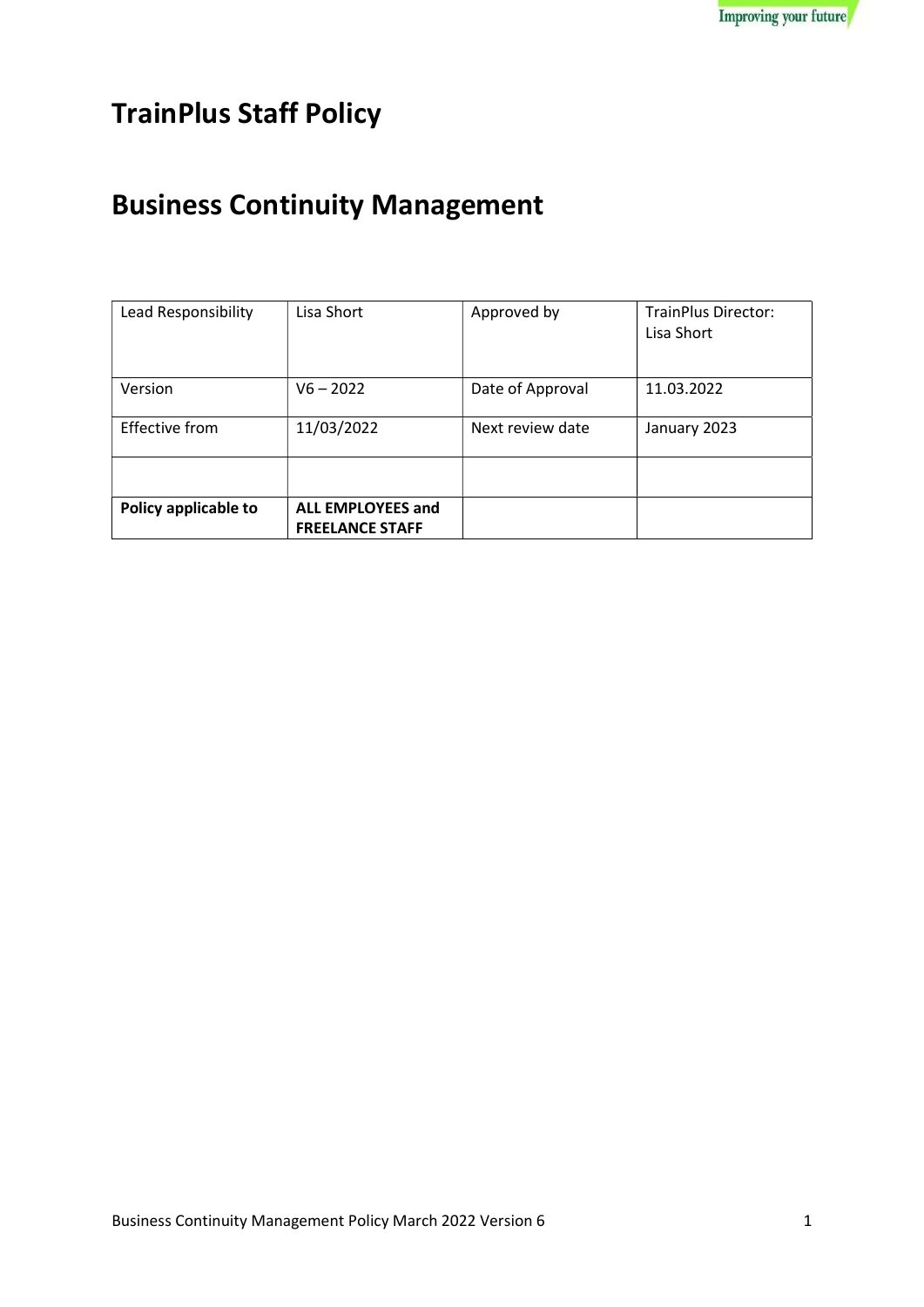## TRAINPLUS: BUSINESS CONTINUITY PLAN (BCP)

### INTRODUCTION

TrainPlus Ltd is committed to ensuring that its provision is not unnecessarily interrupted, and that in the event of any interruption, its staff and apprentices face minimal disruption and rapid continuity of provision.

The Business Continuity Plan (BCP) is designed to assist business recovery in an emergency for the staff members and Apprenticeship learners.

The BCP identifies and sets out the main risk assessed scenarios that might impact on the TrainPlus' Apprenticeship activity. It then provides details of the response mechanisms and suggested actions to remedy business interruption and enable continuity of activity in as short a timeframe as possible. The main aims and objectives of the TrainPlus' BCP are:

#### Aim:

To prepare TrainPlus (and associated partners) to cope with the effects of an emergency.

Objectives:

- To define and prioritise the Critical Functions of the business
- To analyse the emergency risks to the business
- To detail the agreed response to an emergency
- To identify Key Contacts during an emergency

#### PURPOSE

The Business Continuity Plan sets out how TrainPlus will work and what actions it will take, to ensure that there is no, or minimal, disruption to the delivery of apprenticeship training it delivers by under any agreement with the ESFA or other partners.

#### **CONTENTS**

The Business Continuity Plan sections cover each of the focus areas below:

- Types of potential disruption and initial response
- Communication channels & Emergency contacts in event of a significant incident
- Alternative modes of transport
- Alternative site of operations
- Back-up of business-critical systems & Back-up and restoration of data
- **•** ESFA Notification
- Business Impact Analysis & Action Plan for Recovery (Appendix 1)
- Apprenticeships Continuity Risk Register (Appendix 2)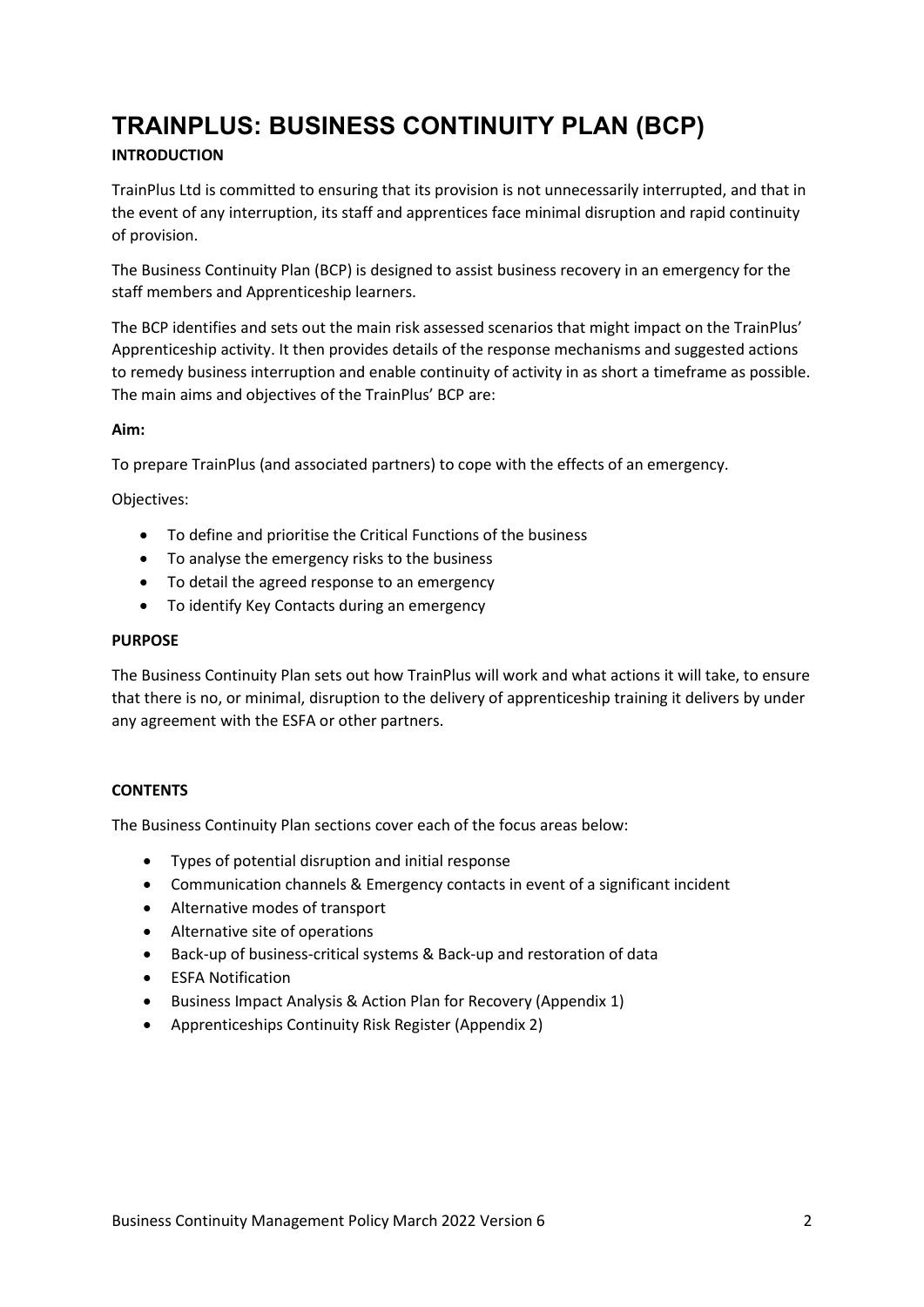#### TYPES OF POTENTIAL DISRUPTION & INITIAL RESPONSE SUMMARY

The Plan is intended to cover a wide range of scenarios which might disrupt Apprenticeship provision. The highest risk or most probable scenarios that might impact on Apprenticeship delivery are as follows. The table provides a brief disruption event, key relevant contact, and initial response guide for TrainPlus and its staff. See Appendix 1 for applicable BCP Recovery Actions and Appendix 2 for the quarterly updated Risk Register for Apprenticeships Continuity.

|              | <b>Disruption Event</b>                | <b>Initial Response</b>                       |
|--------------|----------------------------------------|-----------------------------------------------|
| $\mathbf{1}$ | Loss of accommodation /                | Contact: Lisa Short                           |
|              | facilities                             | Refer to BCP Recovery Actions.                |
|              |                                        | Use of alternative TRAINPLUS                  |
|              |                                        | or partner facilities.                        |
|              |                                        | Inform ESFA if prolonged                      |
|              |                                        | impact (more than 1 week).                    |
| 2            | Epidemic or contagious                 | Contact: Lisa Short.                          |
|              | diseases                               | Refer to BCP Recovery Action.                 |
|              |                                        | Refer to TRAINPLUS Disaster                   |
|              |                                        | Plan and or Pandemic Disease                  |
|              |                                        | Plan. Inform Health Authorities               |
|              |                                        | as appropriate                                |
| 3            | Critical systems failure               | <b>Contact: Harvey Sparks</b>                 |
|              | including ICT                          | Refer to BCP Recovery Actions                 |
|              |                                        | Utilise backup ICT options                    |
|              |                                        | Utilise alternative TRAINPLUS                 |
|              |                                        | or partner facilities                         |
|              |                                        | Inform ESFA if ILR / MIS                      |
|              |                                        | impacted                                      |
| 4            | Loss of teaching & assessment          | Contact: Lisa Short                           |
|              | staff                                  | Refer to BCP Recovery Actions                 |
|              |                                        | Use of alternative TRAINPLUS                  |
|              |                                        | or partner staff                              |
|              |                                        | Use of temporary agency or<br>freelance staff |
|              |                                        | Contact: Lisa Short                           |
| 5            | Direct or nearby terrorist<br>incident | Refer to BCP Recovery Actions                 |
|              |                                        | <b>Refer to TRAINPLUS Disaster</b>            |
|              |                                        | Recovery Plan                                 |
|              |                                        | Liaise with authorities and                   |
|              |                                        | police as appropriate                         |
|              |                                        | Inform staff, apprentices,                    |
|              |                                        | employers as necessary in line                |
|              |                                        | with police advice                            |
|              |                                        | Liaise with partner providers /               |
|              |                                        | <b>ESFA if necessary</b>                      |
| 6            | Employer of Apprentice(s)              | <b>Contact: Lisa Short</b>                    |
|              | ceases activity                        | Refer to BCP Recovery Actions                 |
|              |                                        | Liaise with partners on                       |
|              |                                        | alternative apprentice                        |
|              |                                        | placement                                     |
|              |                                        | Liaise with ESFA on alternative               |
|              |                                        | apprentice placement                          |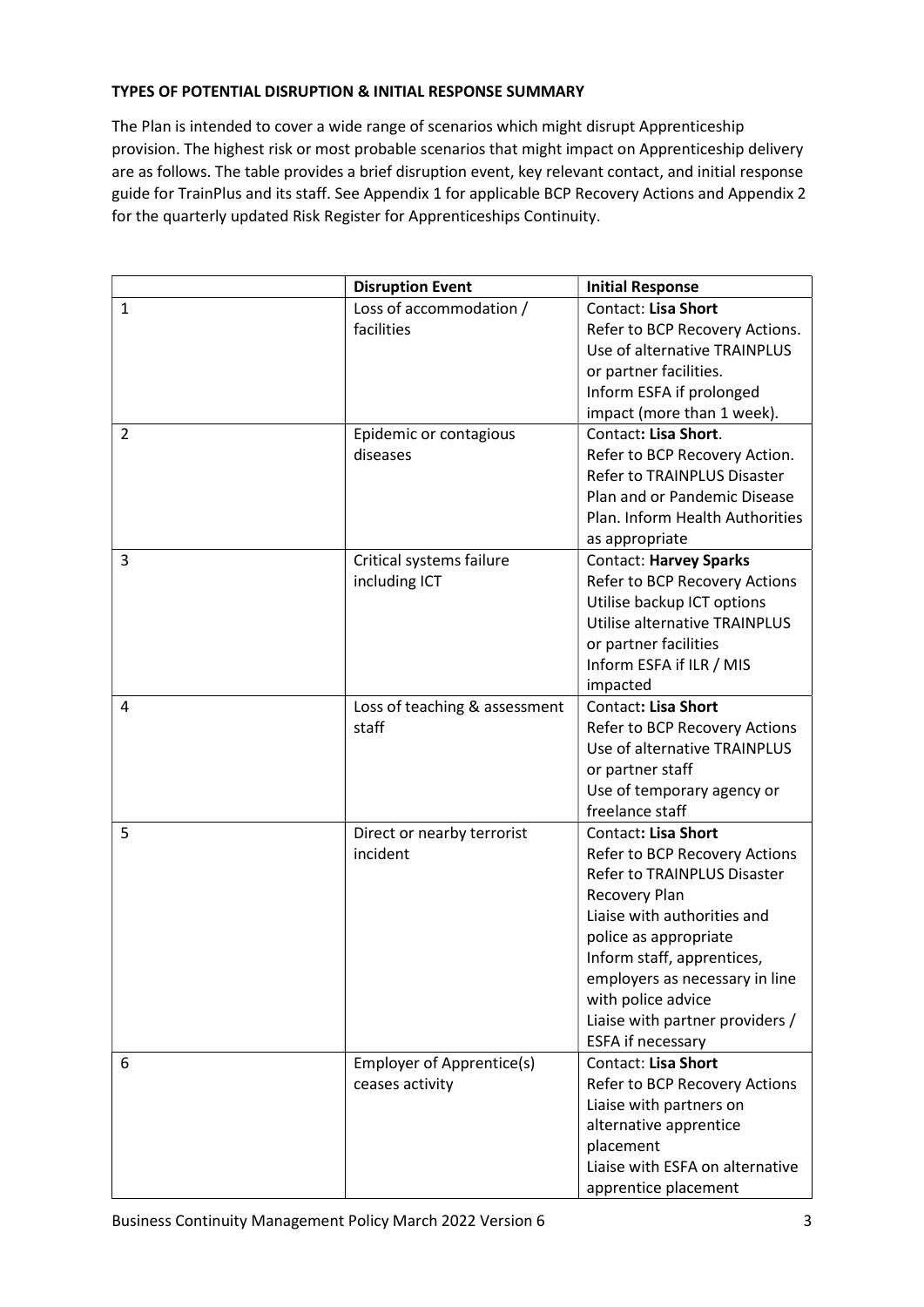| TrainPlus loss of       | <b>Contact: Lisa Short</b>    |
|-------------------------|-------------------------------|
| Apprenticeship contract | Liaise with partners          |
|                         | Liaise with partners on RoATP |
|                         | that can transfer apprentices |
|                         | Liaise with ESFA              |
|                         | Organise alternative          |
|                         | arrangements for employers'   |
|                         | apprentices and liaise with   |
|                         | employers at all stages       |

#### COMMUNICATION CHANNELS & EMERGENCY CONTACTS

The main College management and academic contact responsible for TrainPlus and for Apprenticeships is:

| Name       | Location          | Organisation     |
|------------|-------------------|------------------|
| Lisa Short | 73A High St,      | <b>TrainPlus</b> |
|            | Wickford,         |                  |
|            | Essex,            |                  |
|            | <b>SS12 9AQ</b>   |                  |
|            | Tel: 01268 574299 |                  |

#### Initial Contacts List

Fully detailed contact lists and numbers in the event of critical business interruption are provided in the overall TrainPlus' overall Business Interruption and Disaster Recovery Plans. This includes key staff and contacts for personnel of other businesses working with TrainPlus as service providers.

| Contact                  | Work Number  | Mobile Number / Email          |
|--------------------------|--------------|--------------------------------|
| Lisa Short               | 01268574299  | 07904410581                    |
|                          |              | lisashort@trainplus.co.uk      |
| James Chance             | 01268574299  | 07943376010                    |
|                          |              | jameschance@trainplus.co.uk    |
| <b>Harvey Sparks</b>     | 01268574299  | 07927255940                    |
|                          |              | harveysparks@trainplus.co.uk   |
| Abdul Khaliq             |              | 07392136179                    |
| FE Territorial Team -    |              | Abdul.KHALIQ@education.gov.uk  |
| London and South-        |              |                                |
| East                     |              |                                |
|                          |              |                                |
| <b>ESFA Helpdesk</b>     | 08000 150600 |                                |
|                          |              | helpdesk@manage-               |
|                          |              | apprenticeships.service.gov.uk |
| <b>ESFA Service Desk</b> | 0370 2670001 |                                |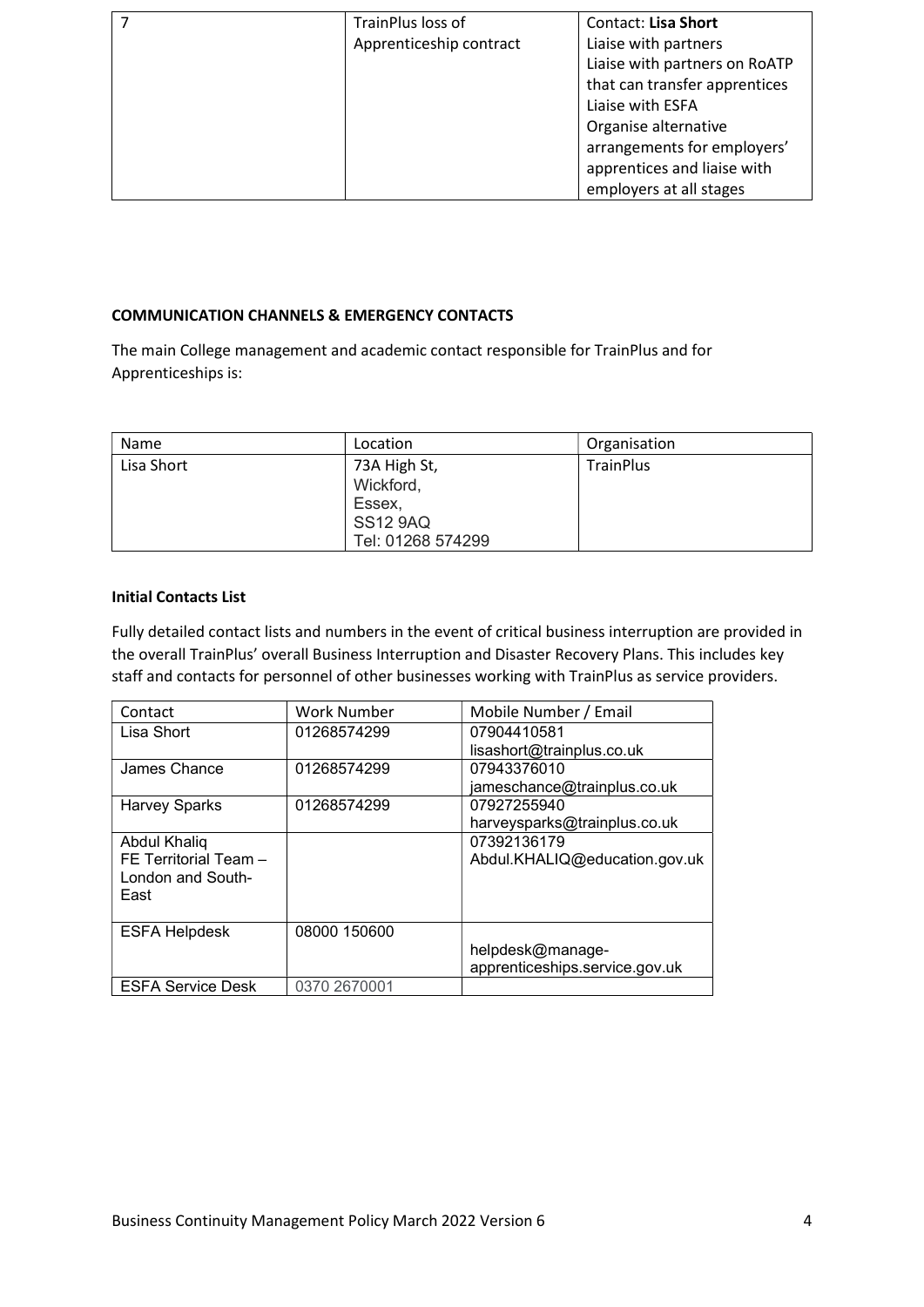#### ALTERNATIVE MODES OF TRANSPORT

In the event that apprentices (or an apprentice) is/are unable to travel, an assessment of the situation will be made by TrainPlus staff and appropriate affordable steps to ameliorate this will be implemented where the issue is temporary (for example 2 weeks or 10 working days).

This may include alternative transport provided by TrainPlus, such as taxi or mini-bus travel, or provision of public transport costs. Such amendments to arrangements would be made in consultation with employers. The remedy may also include alternative arrangements being made to the location where training is delivered. This may also be a more sustainable and cost-effective remedy where an issue is longer-term.

#### ALTERNATIVE SITE OF OPERATIONS

The Apprenticeship Continuity Plan provides details on temporary remedies to accommodation crises. Remedies may cover the business accommodation and functional services required by TrainPlus, as well as locations where Apprentices' training takes place.

TrainPlus' links with other provider partners may provide a significant emergency plan scenario remedy where TrainPlus would work with its partners to resolve accommodation disruption for operational and delivery aspects of the business. TrainPlus may also use its networks to help support locating short, medium, and long-term alternative accommodation.

#### BUSINESS CRITICAL SYSTEMS & BACK-UP & RESTORATION OF DATA SERVICES

TrainPlus has robust plans for its business-critical systems as detailed in its main Business Interruption and Disaster Recovery Plans. ICT and learner record software are secure, and interruption of these functions is mitigated to have an impact of up to 72 hrs worst case with most scenarios ameliorated within 48 hours.

#### ESFA NOTIFICATION

Note: In any event that continuity of provision is disrupted in a manner that requires ESFA notification, this must be undertaken with immediate effect at the trigger point. ESFA guidance may need to be referred to and enacted as appropriate, including recording any breaks in learning in line with the Funding Guidance and Reporting requirements in the ILR.

#### RISK REGISTER (Appendix 2)

The Risk Register below provides a regularly reviewed summary of key risks to Apprenticeship continuity. It uses a simple RAG rated and scored assessment of original risks evaluation, followed by a re-evaluated RAG rating and score based on mitigating actions in place. Further contingencies may be added to reduce scores.

- Red Scores 12-18 These scores indicate significant risks
- Amber Scores 6-10 These scores indicate palpable but manageable risks
- Green  $-0.5$  These scores indicate low or only housekeeping risks
- $\bullet$  F = Financial
- $\bullet$  R = Reputational
- P = Probability

Scores are calculated by adding the F, R and P columns for the final score.

POLICY OWNERSHIP This Continuity Plan is owned by all relevant TrainPlus staff. Its lead originator and point of contact in relation to its content is: Lisa Short, Director of TrainPlus.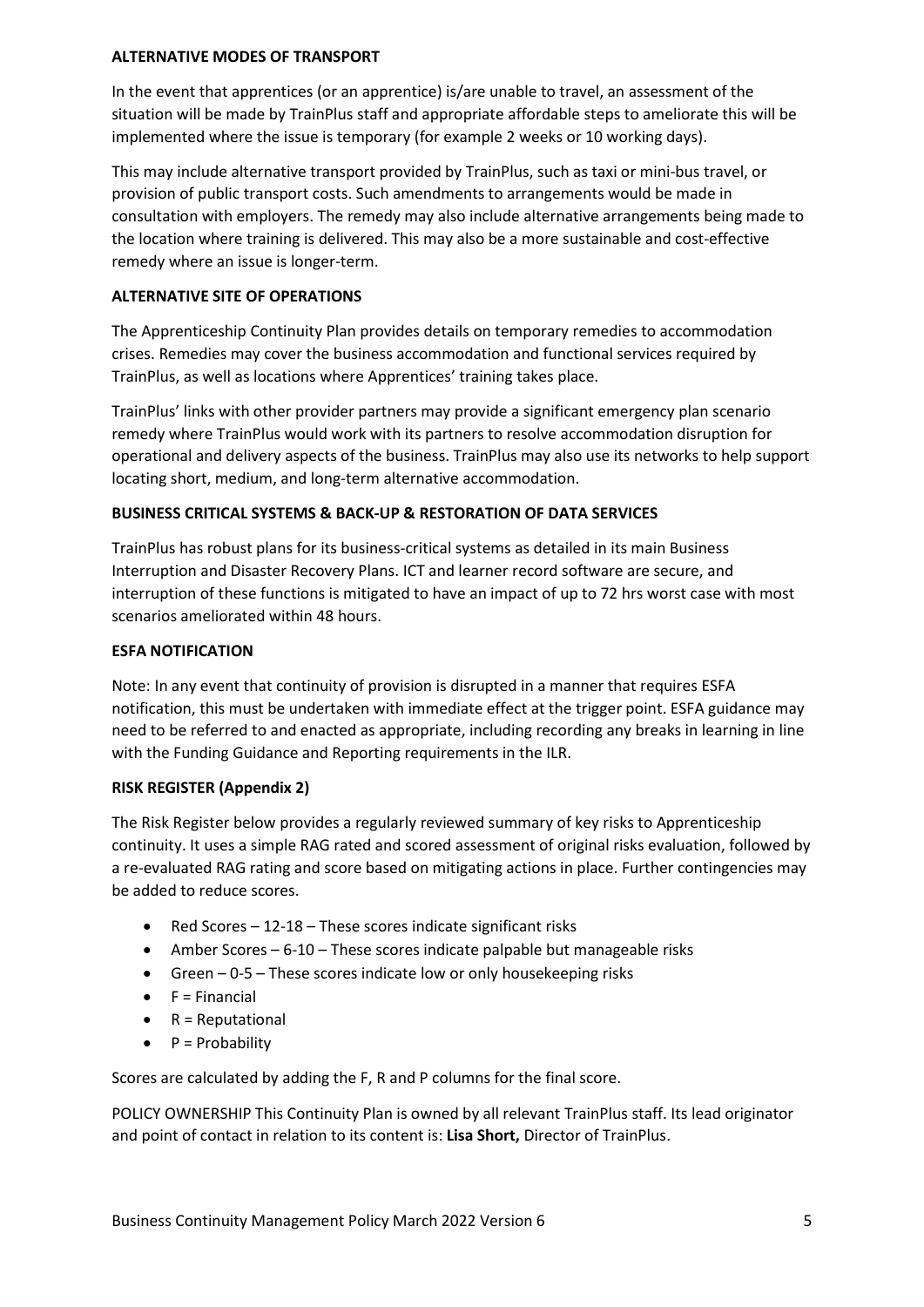## Appendix 1

## Business Impact Analysis:

| $\sim$<br>`ricic•<br>.כוכ | Scenarios<br>.<br>TOUS<br>v<br>. . |
|---------------------------|------------------------------------|
|                           |                                    |

| Time           | <b>Effect on Service</b>                         |
|----------------|--------------------------------------------------|
| First 48 hours | • Learners attending taught courses will face    |
|                | disruption or cancellation                       |
|                | • Ability to contact learners sufficiently in    |
|                | advance may be a concern                         |
| Up to 1 week   | • Need to get MIS and other tracking data        |
|                | functioning and reporting                        |
|                | . Need to get any affected servers up and        |
|                | running to restore data                          |
| $1 - 2$ weeks  | • Need to outsource teaching and assessment      |
|                | to ensure courses run                            |
|                | • Need to normalise contact methodology and      |
|                | systems for students / staff                     |
|                | • Need to rent alternative training rooms and    |
|                | equipment                                        |
| $3 - 4$ weeks  | • TRAINPLUS reputation may be damaged            |
|                | • Potential loss of learners / negative          |
|                | evaluations in surveys                           |
|                | • Potential loss of employers / negative         |
|                | evaluations in surveys                           |
|                | • Reduced achievement rates / impact on          |
|                | timely completions                               |
|                | • Contracts not being fulfilled (especially with |
|                | any partner provider)                            |

Action Plan for Recovery:

| Time           | No. of staff | Location, if site<br>not useable                            | <b>Resources</b><br>required                                                                                                             | <b>Action Required</b>                                                                                                                                                                                                                 |
|----------------|--------------|-------------------------------------------------------------|------------------------------------------------------------------------------------------------------------------------------------------|----------------------------------------------------------------------------------------------------------------------------------------------------------------------------------------------------------------------------------------|
| First 48 hours | <b>SMT</b>   | • Mobile office<br>$\bullet$ Trainers can<br>work from home | • Mobile phones<br>• Laptops etc<br>• TRAINPLUS IT<br>support $\bullet$<br>Insurance Co.<br>advice<br>• Internet service<br>(remote LAN) | $\bullet$ Contact staff<br>$\bullet$ Contact<br>affected learners<br>• Organise<br>alternative temp<br>location options<br>where possible<br>for provision<br>• Obtain IT<br>Support<br>• Purchase<br>additional<br>laptops If bank of |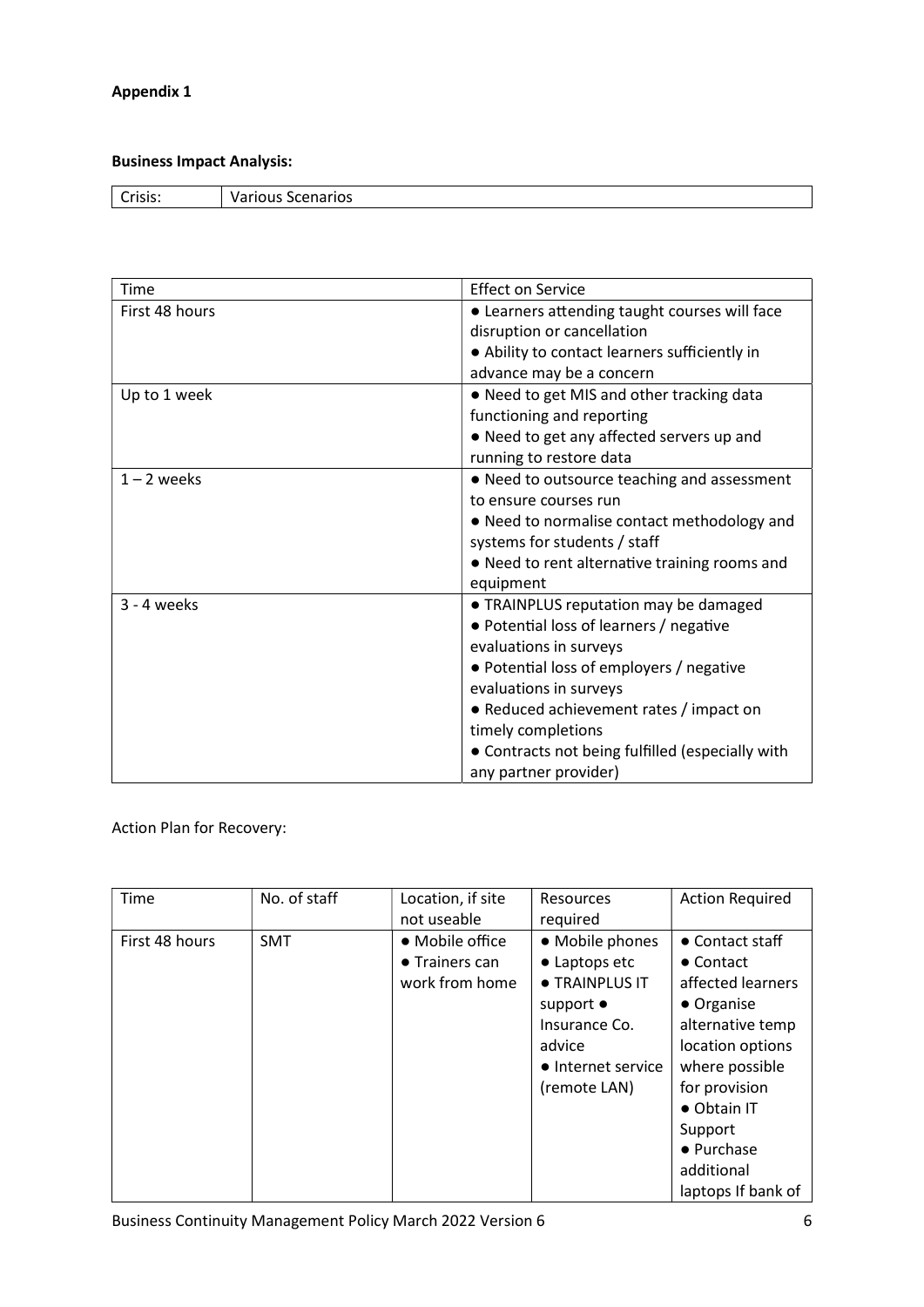|              |     |                                                                                                 |                                                                                                                                    | laptops<br>exhausted).<br>Purchase/repair<br>server(s)<br>• Restore data<br>on server(s),<br>laptops / other<br>devices<br>• Assess damage<br>to site and<br>equipment<br>• Contact<br>insurance<br>provider                                                                                                                                                                                                   |
|--------------|-----|-------------------------------------------------------------------------------------------------|------------------------------------------------------------------------------------------------------------------------------------|----------------------------------------------------------------------------------------------------------------------------------------------------------------------------------------------------------------------------------------------------------------------------------------------------------------------------------------------------------------------------------------------------------------|
| Up to 1 week | All | • Mobile office<br>• Assessors/<br>reviews can be<br>mobile<br>• Trainers can<br>work from home | • Mobile phones<br>• MIS software<br>• Laptops etc<br>• Cloud VLE<br><b>• TRAINPLUS IT</b><br>support<br>• Internet service        | • Organise<br>alternative temp<br>location options<br>where possible<br>for provision<br>• Load MIS or<br>necessary<br>software onto<br>laptops and<br>restore MIS data<br>• Rebuild<br>server(s) and<br>restore data<br>• Assessors to<br>continue with<br>planned<br>workplace visits<br>• Assess salvage<br>possibilities<br>· Utilise partner<br>facilities<br>• Notify ESFA FE<br><b>Territorial Team</b> |
| 1-2 weeks    | All | Hire temporary<br>office space /<br><b>Utilise Partner</b><br><b>Facilities</b>                 | • Phones /<br><b>Mobiles</b><br>• Laptops etc<br>• Server<br>• Cloud VLE<br><b>• TRAINPLUS IT</b><br>support<br>• Internet service | • Reconnect all<br>staff to server(s)<br>• Hold staff<br>meeting to fully<br>brief all<br>personnel<br>• Contact<br>learners,<br>employers, and<br>service suppliers<br>with temporary<br>contact details<br>• Organise hired<br>accommodation<br>• Assess any OTT<br>impacts and<br>organise new<br>schedules                                                                                                 |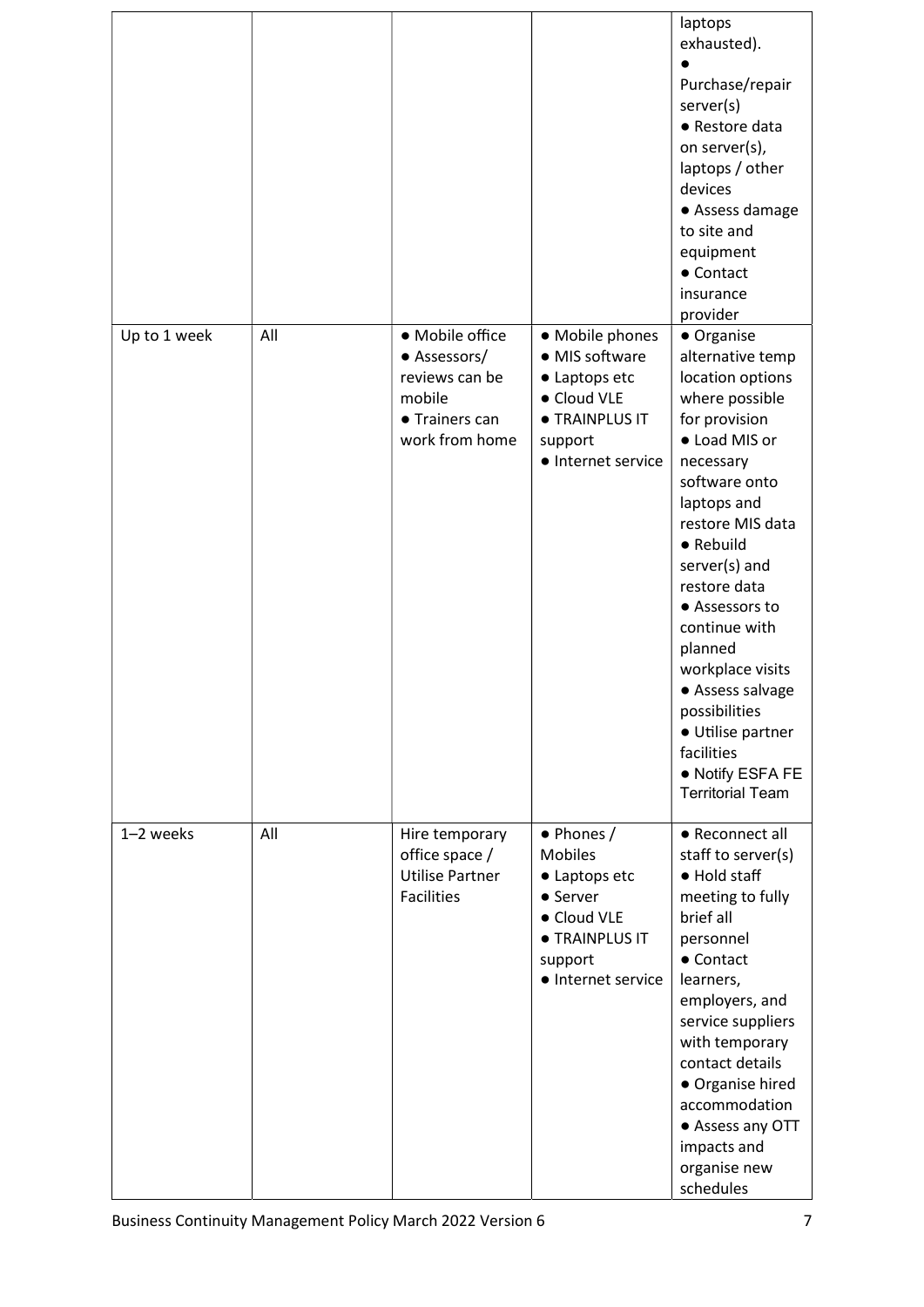|           |     |                                                                                     |                                                                                                                                                             | • Notify ESFA FE<br><b>Territorial Team</b>                                                                                                                                                                                                                                                                                               |
|-----------|-----|-------------------------------------------------------------------------------------|-------------------------------------------------------------------------------------------------------------------------------------------------------------|-------------------------------------------------------------------------------------------------------------------------------------------------------------------------------------------------------------------------------------------------------------------------------------------------------------------------------------------|
| 3-4 weeks | All | Hire alternative<br>training rooms /<br><b>Utilise Partner</b><br><b>Facilities</b> | $\bullet$ Server(s)<br>$\bullet$ Computers /<br>Laptops etc<br>• Whiteboards /<br>interactive<br>systems<br>• Cloud VLE<br><b>• TRAINPLUS IT</b><br>support | • Utilise partner<br>facilities<br>• Operate hired<br>accommodation<br>• Equipment for<br>rooms<br>• Reschedule<br>taught courses<br>• Assess any OTT<br>impacts and<br>organise new<br>schedules<br>$\bullet$ Book /<br>schedule trainers<br>$\bullet$ Contact<br>learners /<br>employers<br>• Notify ESFA FE<br><b>Territorial Team</b> |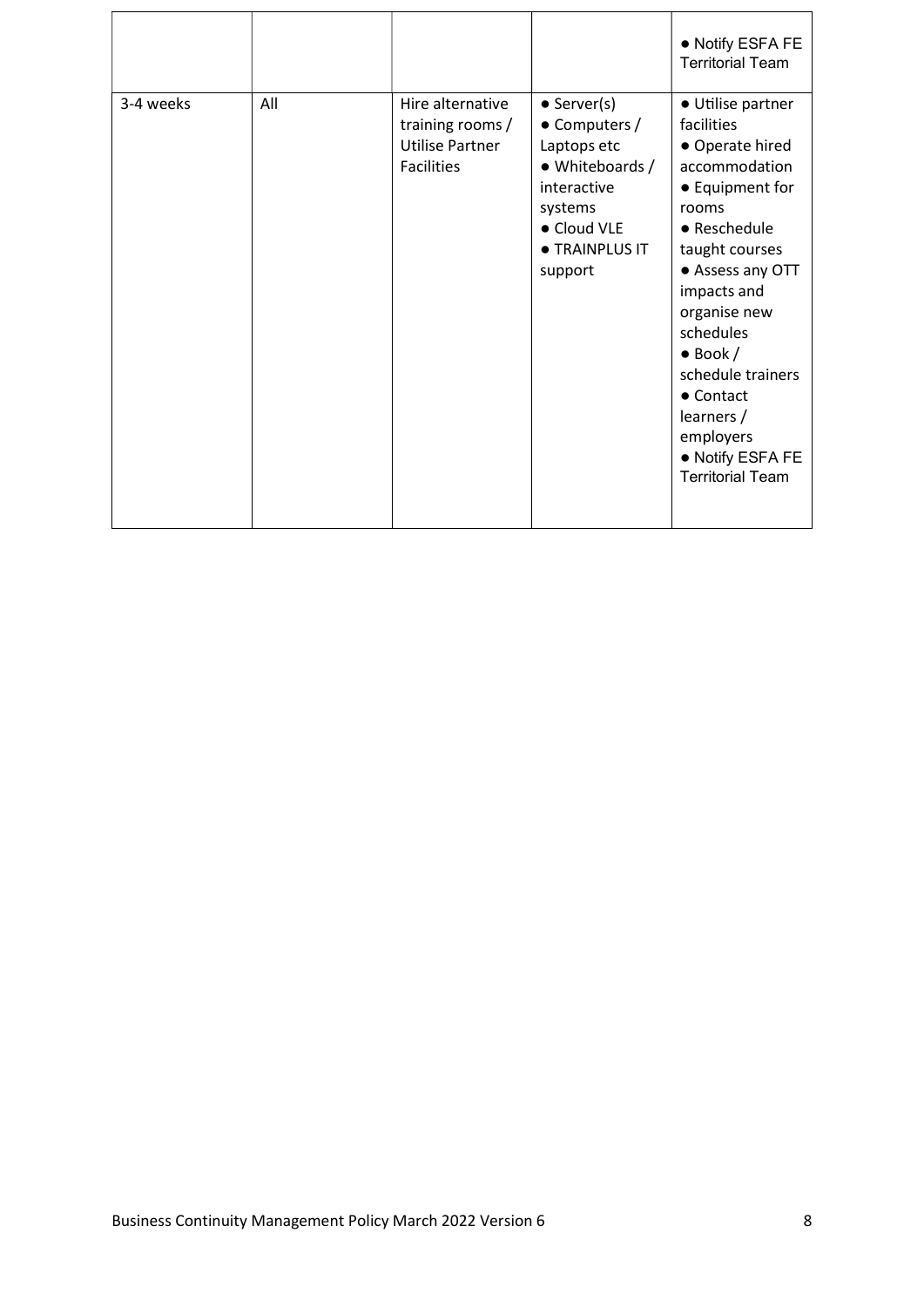## Appendix 2

### RISK REGISTER 2022/23 – BUSINESS CONTINUITY PLAN

| <b>RISK</b><br>Α | Ability to<br>deliver<br>provision<br>(Internal)                                  |                | <b>Original Risk</b> |                |                 | <b>ASSURANCE &amp; CONTROLS</b>                                                                                                                                                                                                                                                                 |                                                                                                                                                                                                              |                |                |                | Current<br><b>Residual Risk</b> |             |  |  |
|------------------|-----------------------------------------------------------------------------------|----------------|----------------------|----------------|-----------------|-------------------------------------------------------------------------------------------------------------------------------------------------------------------------------------------------------------------------------------------------------------------------------------------------|--------------------------------------------------------------------------------------------------------------------------------------------------------------------------------------------------------------|----------------|----------------|----------------|---------------------------------|-------------|--|--|
| <b>RISK</b><br># | <b>RISK TYPE</b>                                                                  | F              | $\mathsf{R}$         | P              | S               | <b>ACTIONS TO</b><br><b>MITIGATE RISK</b>                                                                                                                                                                                                                                                       | <b>UPDATE/INFORM</b><br>ATION/<br><b>CONTINGENCY</b>                                                                                                                                                         | F              | $\mathsf R$    | P              | S.                              | <b>LEAD</b> |  |  |
| 1.1              | Loss of<br>accommodati<br>on and $/$ or<br>delivery<br>facilities<br>(short term) | $\overline{3}$ | $\overline{3}$       | $\overline{2}$ | 8               | • Provision of<br>alternative<br>accommodation<br>space for taught<br>provision.<br>• Planned<br>options for use<br>of alternative<br>site<br>accommodation<br>• Planned<br>options for use<br>of key partner<br>facilities.                                                                    | • Undertake<br>rental of<br>alternative<br>accommodation.<br>• Inform learners,<br>employers and<br>staff if a sustained<br>issue.<br>• Online teaching<br>and learning<br>group or one to<br>one available. | $\overline{2}$ | $\overline{2}$ | $\mathbf{1}$   | $\overline{5}$                  |             |  |  |
| 1.2              | Loss of<br>teaching and<br>assessment<br>staff                                    | $\overline{3}$ | 5                    | $\overline{3}$ | 11              | • Maintain<br>record of back-<br>up staff with<br>necessary skills<br>for cover<br>deployment.<br>Implementation<br>of CPD planning<br>and skills<br>capacity across<br>the<br>organisation.<br>• Work with<br>employers to<br>generate<br>industry<br>capacity and<br>CPD transfer<br>options. | • Utilisation of<br>agency or temp<br>staff.<br>• Utilisation of<br>partner staff<br>where<br>appropriate.<br>• Bank staff<br>available                                                                      | $\overline{2}$ | $\overline{4}$ | $\mathbf{1}$   | $\overline{7}$                  |             |  |  |
| 1.3              | Critical<br>systems<br>failures<br>(including IT /<br>MIS)                        | $\overline{3}$ | $\overline{4}$       | 5              | 12 <sub>1</sub> | • Implement<br>organisational<br>response as per<br>recovery plan.<br>• Engage IT<br>services to                                                                                                                                                                                                | • Utilise Cloud<br>systems<br>• Remote access<br>available<br>· Introduction of<br>new ISMS                                                                                                                  | $\mathbf{1}$   | $\overline{2}$ | $\overline{2}$ | 5 <sup>1</sup>                  |             |  |  |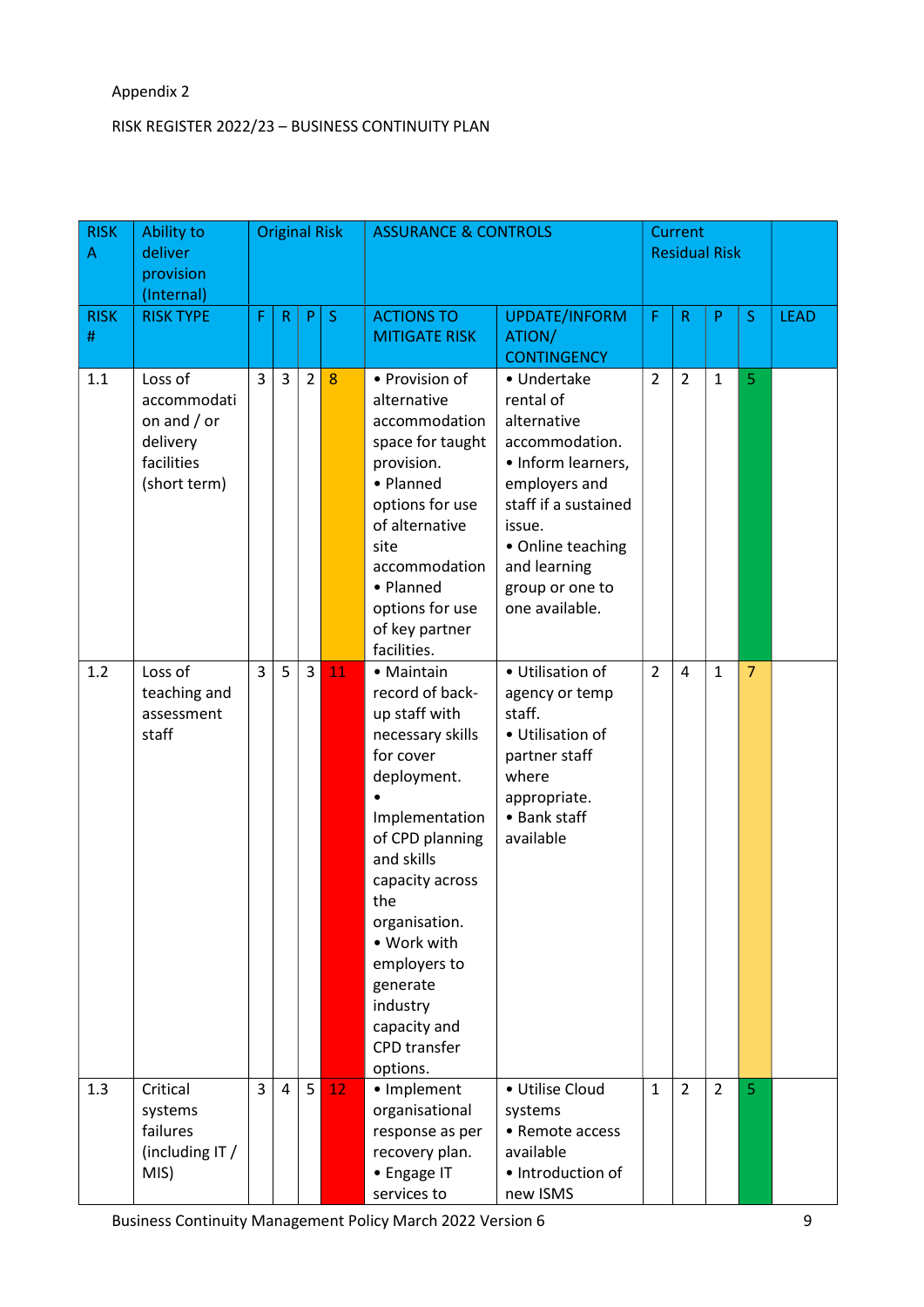|                     |                                                             |   |                |                |                      | remedy<br>localised issues.<br>• Engage<br>contracted<br>software<br>providers to<br>remedy in line<br>with service<br>agreements.<br>• Contact ESFA<br>support if ILR /<br>MIS linked<br>issues | • Back up<br>generator for<br>power installed<br>• Twice daily<br>systems backup                                                                                                                            |                |                |                      |                |             |
|---------------------|-------------------------------------------------------------|---|----------------|----------------|----------------------|--------------------------------------------------------------------------------------------------------------------------------------------------------------------------------------------------|-------------------------------------------------------------------------------------------------------------------------------------------------------------------------------------------------------------|----------------|----------------|----------------------|----------------|-------------|
| <b>RISK</b>         | Ability to<br>deliver                                       |   |                |                | <b>Original Risk</b> | <b>ASSURANCE &amp; CONTROLS</b>                                                                                                                                                                  |                                                                                                                                                                                                             |                | Current        |                      |                |             |
| B                   | provision<br>(external)                                     |   |                |                |                      |                                                                                                                                                                                                  |                                                                                                                                                                                                             |                |                | <b>Residual Risk</b> |                |             |
| <b>RISK</b><br>$\#$ | <b>RISK TYPE</b>                                            | F | $\mathsf{R}$   | P.             | S                    | <b>ACTIONS TO</b><br><b>MITIGATE RISK</b>                                                                                                                                                        | UPDATE/<br>INFORMATION/<br><b>CONTINGENCY</b>                                                                                                                                                               | F              | $\mathsf R$    | P                    | S              | <b>LEAD</b> |
| 2.1                 | Epidemic or<br>pandemic<br>event alert /<br>crises          | 3 | 3              | 6              | 12                   | • Refer to<br>organisational<br>Plans and action<br>as required<br>regarding<br>notifications to<br>authorities.                                                                                 | • Notify staff,<br>employers, ESFA<br>and learners as<br>needed.<br>• Remote working<br>policy<br>implemented<br>• Pandemic policy<br>implemented<br>• Viability of long-<br>distance learning<br>increased | $\mathbf{1}$   | $\mathbf{1}$   | 5                    | $\overline{7}$ |             |
| 2.2                 | Terrorist<br>threat - direct<br>or nearby                   | 3 | $\overline{3}$ | $\mathbf{1}$   | $\overline{7}$       | • Refer to<br>organisational<br>Plans and<br>actions required<br>regarding<br>response and<br>actions.<br>• Liaison with<br>Police and<br>authorities as<br>prescribed.                          | • Notify staff,<br>employers, ESFA<br>and learners as<br>needed.                                                                                                                                            | $\overline{2}$ | $\mathbf{1}$   | $\mathbf{1}$         | 4              |             |
| <b>RISK C</b>       | Impact on<br>provision by                                   |   |                |                | <b>Original Risk</b> | <b>ASSURANCE &amp; CONTROLS</b>                                                                                                                                                                  |                                                                                                                                                                                                             |                | Current        | <b>Residual Risk</b> |                |             |
|                     | employers                                                   |   |                |                |                      |                                                                                                                                                                                                  |                                                                                                                                                                                                             |                |                |                      |                |             |
| <b>RISK#</b>        | <b>RISK TYPE</b>                                            | F | $\mathsf{R}$   | P              | $\mathsf S$          | <b>ACTIONS TO</b><br><b>MITIGATE RISK</b>                                                                                                                                                        | UPDATE/<br>INFORMATION/<br><b>CONTINGENCY</b>                                                                                                                                                               | F              | $\mathsf{R}$   | P                    | S              | <b>LEAD</b> |
| 3.1                 | Employer<br>ceases to<br>trade or<br>support<br>apprentices | 6 | 6              | $\overline{2}$ | 14                   | • On-going<br>contract<br>management<br>and employer<br>liaison intended<br>to ID early                                                                                                          | • Temporary<br>action of 'break in<br>learning' in line<br>with ESFA rules.                                                                                                                                 | $\overline{4}$ | $\overline{2}$ | $\mathbf{1}$         | $\overline{7}$ |             |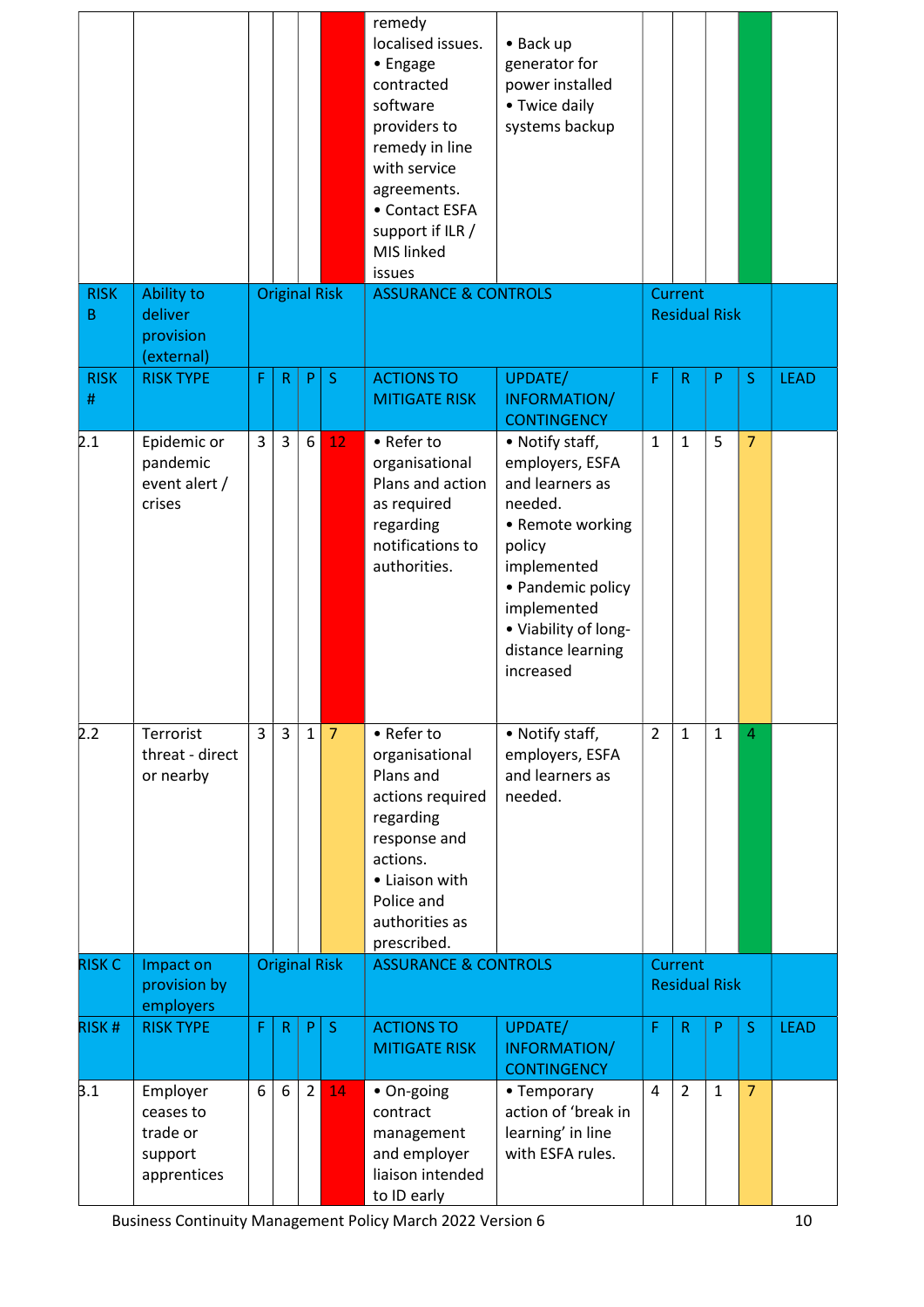|              |                                                                                                  |   |                |                |                      | issues with<br>sustainability.<br>$\bullet$ Early<br>intervention to<br>reallocate<br>learners to new<br>employers<br>where possible.<br>• Provision of<br>an 'at risk'<br>listing.                                                                                                                                                                                       | • Utilisation of an<br>Apprenticeship<br>ATA company.<br>• Transfer<br>Apprentices to<br>partner provider.<br>• Notify ESFA for<br>resolution<br>support.                                                                                                                                             |                |                                 |                |                 |             |
|--------------|--------------------------------------------------------------------------------------------------|---|----------------|----------------|----------------------|---------------------------------------------------------------------------------------------------------------------------------------------------------------------------------------------------------------------------------------------------------------------------------------------------------------------------------------------------------------------------|-------------------------------------------------------------------------------------------------------------------------------------------------------------------------------------------------------------------------------------------------------------------------------------------------------|----------------|---------------------------------|----------------|-----------------|-------------|
| 3.2          | Employer<br>does not<br>comply with<br>on the job<br>training (OTJ)<br>rules and<br>requirements | 5 | $\overline{2}$ | $\overline{3}$ | 10                   | • Organisational<br>engagement<br>processes and<br>Employer<br>Engagement<br>Strategy.<br>Apprenticeship<br>Recruitment<br>processes.<br>Implementation<br>and use of<br><b>Employer and</b><br>Apprentice<br>contract<br>template and<br>commitment<br>statement<br>template.<br>$\bullet$ On-<br>programme<br>monitoring<br>procedures to<br>ensure OTJ on<br>schedule. | • Break in learning<br>if required to<br>enable employer<br>and apprentice to<br>recalibrate OTJ<br>activity.<br>• Delay of<br>planned EPA<br>processes.<br>• Introduction of<br>employer<br>handbook<br>• Monthly audited<br>off the job timelog<br>available to all<br>apprentices and<br>employers | $\overline{2}$ | $\overline{2}$                  | $\overline{2}$ | $6\phantom{1}6$ |             |
| <b>RISKD</b> | Impact on<br>provision by                                                                        |   |                |                | <b>Original Risk</b> | <b>ASSURANCE &amp; CONTROLS</b>                                                                                                                                                                                                                                                                                                                                           |                                                                                                                                                                                                                                                                                                       |                | Current<br><b>Residual Risk</b> |                |                 |             |
|              | apprentices                                                                                      |   |                |                |                      |                                                                                                                                                                                                                                                                                                                                                                           |                                                                                                                                                                                                                                                                                                       |                |                                 |                |                 |             |
| <b>RISK#</b> | <b>RISK TYPE</b>                                                                                 | F | $\mathsf{R}$   | P.             | $\mathsf{S}$         | <b>ACTIONS TO</b><br><b>MITIGATE RISK</b>                                                                                                                                                                                                                                                                                                                                 | UPDATE/<br>INFORMATION/<br><b>CONTINGENCY</b>                                                                                                                                                                                                                                                         | F              | $\mathsf{R}$                    | P              | $\sf S$         | <b>LEAD</b> |
| 4.1          | Apprentices<br>dissatisfied<br>with<br>provision<br>(poor survey<br>outcomes<br>etc)             | 4 | 6              | $\overline{2}$ | 12                   | • Regular<br>student surveys<br>in line with<br>organisational<br>quality calendar<br>cycle.<br>Implementation<br>of OfS<br>expectations for<br>student<br>feedback for<br>higher level and<br>Degree                                                                                                                                                                     | · Identify key<br>concerns and<br>develop action<br>plan accordingly -<br>including<br>potential staff<br>CPD or poor<br>performance<br>processes.<br>· Implementation<br>of regular<br>learners'<br>interviews.                                                                                      | $\overline{2}$ | $\overline{2}$                  | $\overline{2}$ | $6\phantom{1}6$ |             |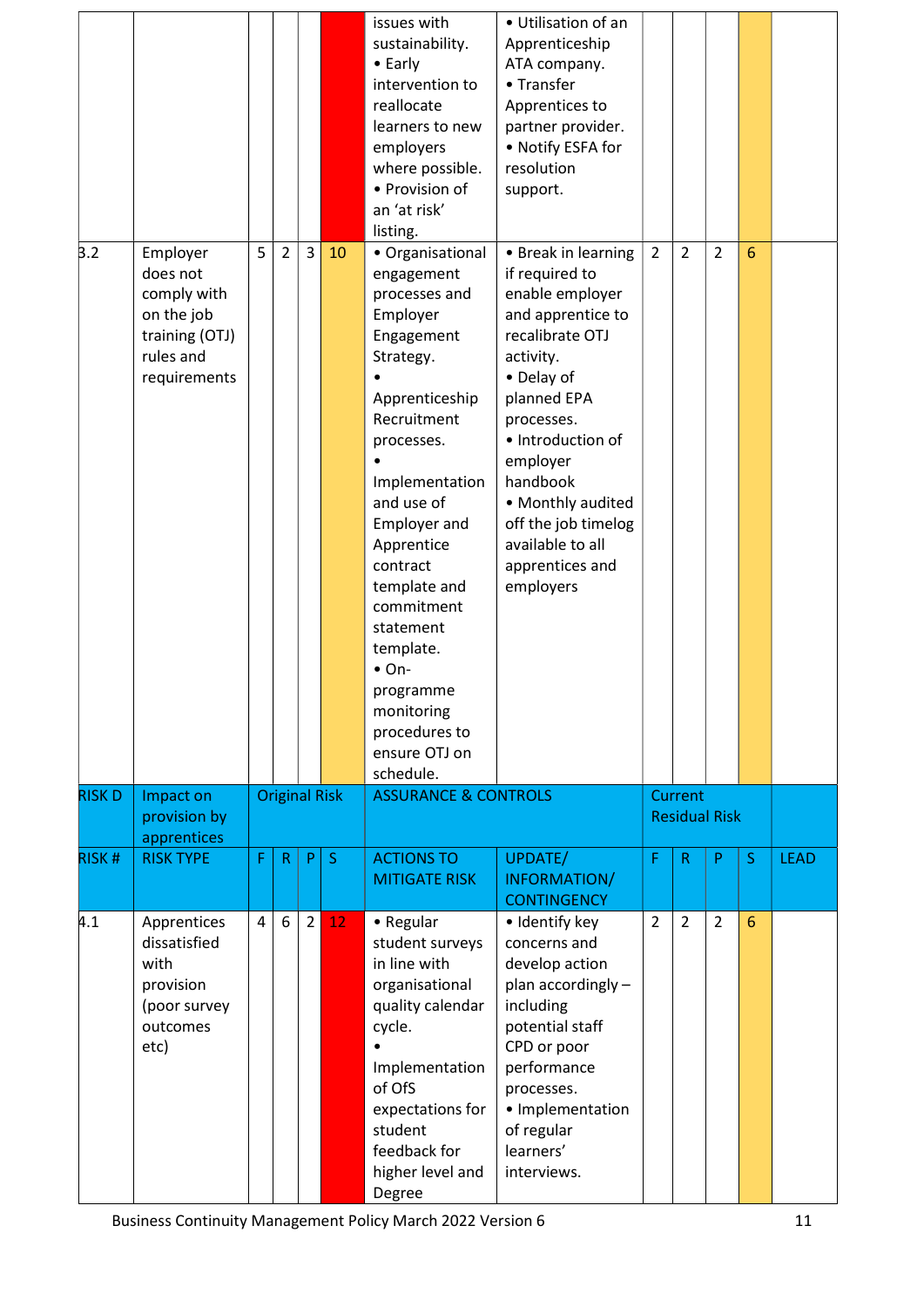| 4.2           | Apprentices<br>do not                                        | $\overline{4}$ | $\overline{2}$ | $\overline{2}$ | 8                    | Apprenticeship<br>provision.<br>· Utilisation of<br>student<br>committee to<br>gain feedback<br>and inform<br>programme<br>development.<br>• Organisational<br>engagement                                                                                                                                                                                                                                 | • Constant<br>monitoring of<br>learner session<br>feedback<br>• Monthly review<br>of learner and<br>employer<br>intervention plans<br>• Delay of<br>planned EPA            | $\overline{2}$ | $\overline{2}$                  | $\mathbf{1}$   | 6               |  |
|---------------|--------------------------------------------------------------|----------------|----------------|----------------|----------------------|-----------------------------------------------------------------------------------------------------------------------------------------------------------------------------------------------------------------------------------------------------------------------------------------------------------------------------------------------------------------------------------------------------------|----------------------------------------------------------------------------------------------------------------------------------------------------------------------------|----------------|---------------------------------|----------------|-----------------|--|
|               | comply with<br>Apprenticeshi<br>р<br>requirements<br>inc OTJ |                |                |                |                      | processes and<br>Employer<br>Engagement<br>Strategy.<br>Apprenticeship<br>Recruitment<br>processes.<br>Implementation<br>and use of<br><b>Employer and</b><br>Apprentice<br>contract<br>template and<br>commitment<br>statement<br>template.<br>$\bullet$ On-<br>programme<br>monitoring<br>procedures to<br>ensure OTJ on<br>schedule.<br>• Maintenance<br>of an 'at risk<br>register' by staff<br>team. | processes.<br>• Employer<br>intervention to<br>ameliorate any<br>problems.<br>• Monthly audited<br>off the job timelog<br>available to all<br>apprentices and<br>employers |                |                                 |                |                 |  |
| <b>RISK E</b> | Management<br><b>Issues</b>                                  |                |                |                | <b>Original Risk</b> | <b>ASSURANCE &amp; CONTROLS</b>                                                                                                                                                                                                                                                                                                                                                                           |                                                                                                                                                                            |                | Current<br><b>Residual Risk</b> |                |                 |  |
| <b>RISK#</b>  | <b>RISK TYPE</b>                                             | F              | $\mathsf{R}$   | P              | S                    | <b>ACTIONS TO</b><br><b>MITIGATE RISK</b>                                                                                                                                                                                                                                                                                                                                                                 | UPDATE/<br>INFORMATION/<br><b>CONTINGENCY</b>                                                                                                                              | F              | $\mathsf R$                     | P              | S.              |  |
| 5.1           | Staff capacity<br>insufficient<br>(management                | 3              | 3              | 3              | 9                    | $\bullet$<br>Apprenticeship<br>management<br>team identified.<br>Apprenticeship<br>key roles and<br>tasks identified<br>and allocated to<br>relevant staff<br>members.<br>• Necessary CPD<br>planned into                                                                                                                                                                                                 | • Bank staff<br>available<br>• Utilise<br>consultancy<br>support.<br>• Develop<br>potential staff<br>through employer<br>engagement in<br>training and<br>assessment CPD.  | $\overline{2}$ | $\overline{2}$                  | $\overline{2}$ | $6\phantom{1}6$ |  |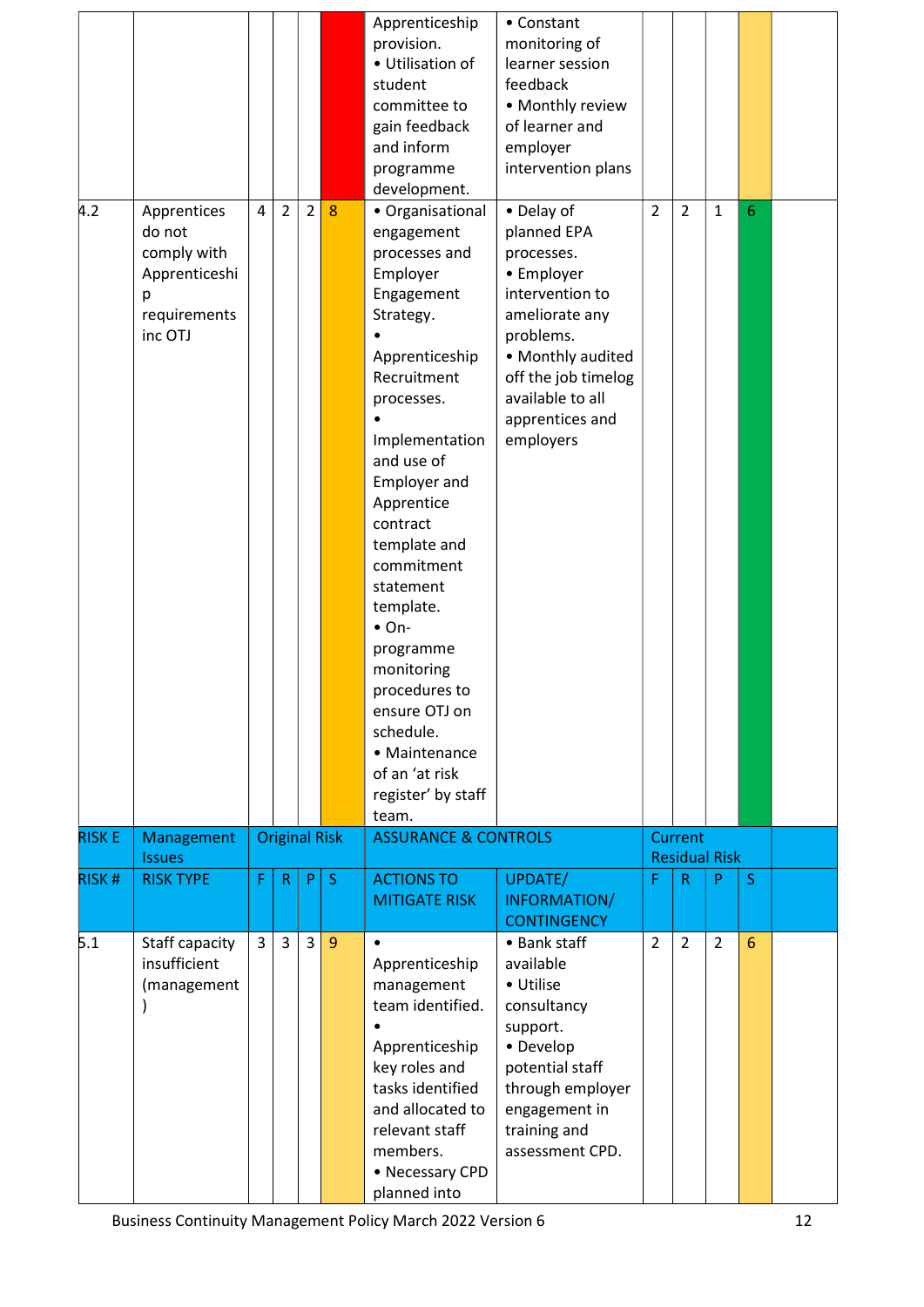|     |                                                            |   |   |                |    | personal CPD<br>and<br>development<br>plans.<br>• Use of initial<br>consultancy<br>support for<br>systems and<br>policies.<br>Apprenticeships<br>workshop for<br>managers<br>engaging in<br>delivery and |                                                                                                                                                                                                          |                |                |                |                 |  |
|-----|------------------------------------------------------------|---|---|----------------|----|----------------------------------------------------------------------------------------------------------------------------------------------------------------------------------------------------------|----------------------------------------------------------------------------------------------------------------------------------------------------------------------------------------------------------|----------------|----------------|----------------|-----------------|--|
| 5.2 | Staff capacity<br>insufficient<br>(delivery<br>staff)      | 6 | 6 | $\overline{2}$ | 14 | backroom roles.<br>• Key delivery<br>staff identified.<br>• Necessary CPD<br>planned into<br>personal CPD<br>and<br>development<br>plans.                                                                | • Bank staff<br>available<br>• Utilise key<br>partner staff.<br>• Develop<br>potential staff<br>through employer<br>engagement in<br>training and<br>assessment CPD.                                     | $\overline{2}$ | $\overline{2}$ | $\overline{2}$ | $6\phantom{1}6$ |  |
| 5.3 | Failure to<br>gain or loss of<br><b>ESFA contract</b>      | 6 | 6 | $\overline{2}$ | 14 | • RoATP<br>application /<br>reapplication.<br>• Role as a<br>supporting<br>partner only.<br>• Recruitment<br>linked to ESFA<br>approval<br>processes and<br>timelines.                                   | • Transfer<br>apprentices to<br>partner providers.<br>• Engage ESFA to<br>support transfers.<br>• Liaison with<br>employers and<br>apprentices for<br>alternative<br>training options<br>where possible. | $\overline{4}$ | $\overline{3}$ | $\mathbf{1}$   | 8               |  |
| 5.4 | Poor OfS or<br>Ofsted<br>outcomes                          | 6 | 6 | $\overline{2}$ | 14 | $\bullet$ QA/QI<br>processes and<br>procedures<br>planned in place<br>for<br>implementation<br>$. •$ QIP<br>mechanism and<br>SAR processes<br>• Pre-evaluation<br>against OfS QSR<br>matrix.             | • Mock OfS or<br>Ofsted process.<br>• Closure of weak<br>or ineffective<br>provision.<br>• Establish Task<br>Force to remedy<br>issues.                                                                  | $\overline{2}$ | $\overline{2}$ | $\mathbf{1}$   | 5               |  |
| 5.5 | Inability to<br>comply with<br><b>ESFA</b><br>requirements | 6 | 6 | $\overline{2}$ | 14 | • External<br>'readiness<br>review'<br>undertaken.<br>Apprenticeship<br>implementation<br>action plan.                                                                                                   | • Establish Task<br>Force to remedy<br>issues.<br>• Use of external<br>support and<br>consultancy.                                                                                                       | $\overline{2}$ | $\overline{2}$ | $\mathbf{1}$   | 5               |  |